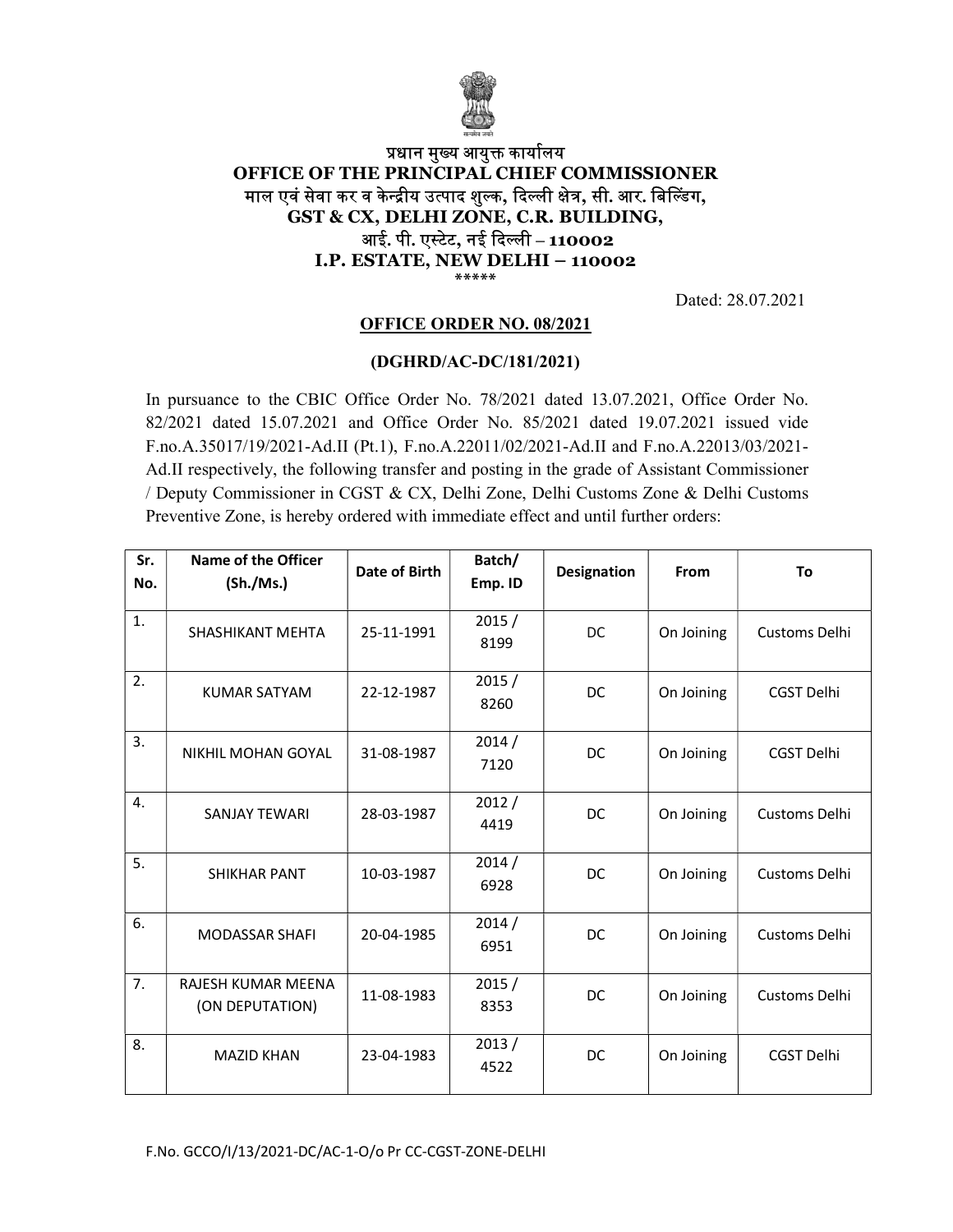| 9.  | <b>ABHISHEK KUMAR</b><br><b>DWIVEDI</b> | 25-11-1980 | 2012/<br>4500 | DC | On Joining                    | CGST Delhi        |
|-----|-----------------------------------------|------------|---------------|----|-------------------------------|-------------------|
| 10. | P VIJAYA KUMAR                          | 28-08-1977 | 2005/<br>2995 | DC | On Joining<br>(at NS<br>post) | CGST Delhi        |
| 11. | <b>BASUDEO BANERJEE</b>                 | 21-05-1969 | 2017/<br>8132 | AC | On Joining                    | Customs Delhi     |
| 12. | RANJANA CHAUDHARY                       | 05-05-1969 | 2014/<br>7207 | DC | On Joining                    | <b>CGST Delhi</b> |
| 13. | R.K. JINDAL                             | 19-09-1968 | 2018/<br>9131 | AC | On Joining                    | CGST Delhi        |
| 14. | <b>VAIBHAV BHATNAGAR</b>                | 25-08-1968 | 2014/<br>7180 | DC | On Joining                    | CGST Delhi        |
| 15. | SHYAM LAL (SR)                          | 06-08-1968 | 2014/<br>7201 | DC | On Joining                    | Customs Delhi     |
| 16. | PRADEEP JUNEJA                          | 28-07-1968 | 2017/<br>8135 | AC | On Joining                    | Customs Delhi     |
| 17. | <b>SUNIL KUMAR</b>                      | 20-03-1967 | 2017/<br>8134 | AC | On Joining                    | Customs Delhi     |
| 18. | <b>BALMICK</b><br>CHAKRAVARTHY          | 20-01-1967 | 2018/<br>9143 | AC | On Joining                    | Customs Delhi     |
| 19. | ANUPAM CHAKRABORTY                      | 15-07-1966 | 2017/<br>8129 | AC | On Joining                    | Customs Delhi     |
| 20. | F.M. ANUGRAH EKKA                       | 15-03-1966 | 2018/<br>9027 | AC | On Joining                    | Customs Delhi     |
| 21. | SANJAY PANDEY                           | 04-07-1965 | 2014/<br>7177 | DC | On Joining                    | Customs Delhi     |
| 22. | <b>DIWAKAR SAHAI</b>                    | 05-09-1964 | 2018/<br>8857 | AC | On Joining                    | Customs Delhi     |
| 23. | <b>MANORANJAN SINGH</b>                 | 02-12-1963 | 2018/8855     | AC | On Joining                    | CGST Delhi        |
| 24. | PRADEEP KUMAR<br>MANDERNA               | 15-08-1963 | 2018/<br>8734 | AC | On Joining                    | Customs Delhi     |
| 25. | RAJESH KUMAR SINGH                      | 30-06-1963 | 2017/<br>7771 | AC | On Joining                    | CGST Delhi        |